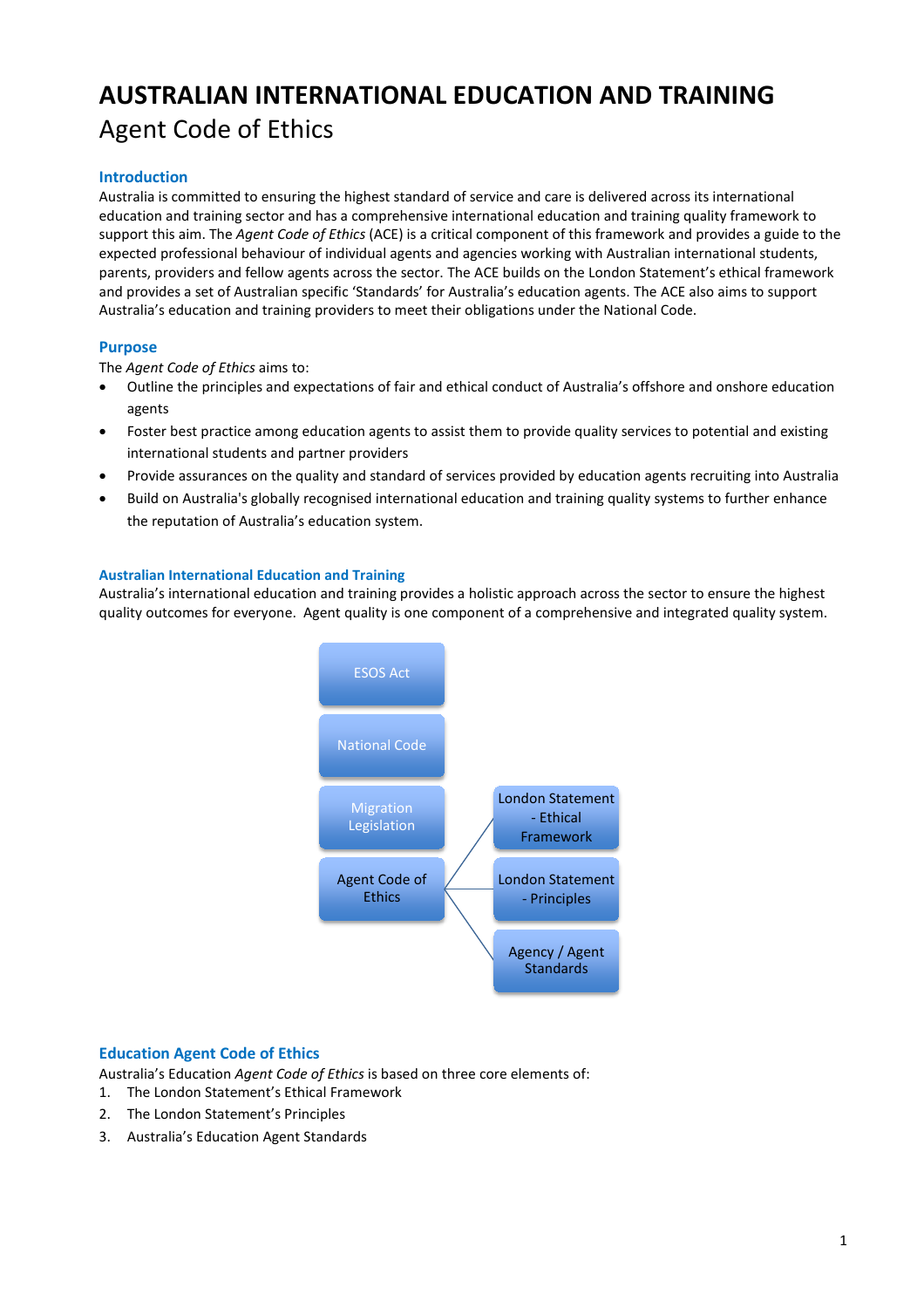#### **1. Ethical Framework**

The Australian education and training sector expects education agents to adhere to seven ethical principles, as outlined in the London Statement, that are supported by an underlying ethical framework of:

- **Integrity** being straightforward and honest in all professional and business dealings;
- **Objectivity** not allowing professional judgment to be compromised by bias or conflict of interest;
- **Professional** competence and due care maintaining professional knowledge and professional service, and acting diligently;
- **Transparency** declaring conflicts of interest to all clients, especially when service fees are charged to both the education provider and the prospective student;
- **Confidentiality** respecting and preserving the confidentiality of personal information acquired and not releasing such information to third parties without proper authority;
- **Professional** behaviour acting in accordance with relevant laws and regulations and dealing with clients competently, diligently and fairly; and
- **Professionalism** and purpose acting in a manner that will serve the interests of clients and the wider society even at the expense of self-interest; recognising that dedication to these principles is the means by which the profession can earn the trust and confidence of stakeholder groups (individual clients, the public, business and government).

## **2. Principles**

The London Statement Principles promote best practice among education agents and consultant professions that support international students. The Statement of Principles is a unifying set of understandings for the recruitment of students in international education that serve to promote best practice among education agents and consultants. The seven principles are:

#### **Principle 1: Agents and consultants practise responsible business ethics**

- Avoiding conflicts of interest
- Observing appropriate levels of confidentiality and transparency
- Acting professionally, honestly and responsibly
- Refraining from being party to any attempt by students or others to engage in fraudulent visa applications
- Acting in the best interests of the student at all times
- Declaring conflicts of interest
- Being transparent in fees to be paid by students and commissions paid by providers
- Providing clear avenues for handling complaints and resolving disputes
- Complying with relevant laws and regulations.

#### **Principle 2: Agents and consultants provide current, accurate and honest information in an ethical manner**

- Providing realistic and appropriate information that is tailored to the individual student's circumstances, particularly in relation to language skills, capacity to pay and level of study
- Specifying the rights and responsibilities of the student in the country of destination
- Refraining from claiming a direct government endorsement or privileged relationship with a public official or member of the government where one does not exist; including for example the misuse of national brand logos
- Providing a registration number or other identifier on advertising material
- Using institutions' officially approved material in promoting providers with whom agents have an agreement.

#### **Principle 3: Agents and consultants develop transparent business relationships with students and providers through the use of written agreements**

- Signed by the student and the agent
- Signed by the provider and the agent
- Include information on the arrangements put in place by agents and consultants on behalf of the student, such as itemised payment schedules of fees and services, and refund and transfer policies
- Provide details on information provided under Principles 1 and 2, as a means of guiding agents and consultants to give appropriate information to students so that both students and agents understand what has been agreed to maintain student confidentiality
- Are archived in an appropriate manner so that the agreements can be made available to the student or an appropriate authority within a reasonable timeframe.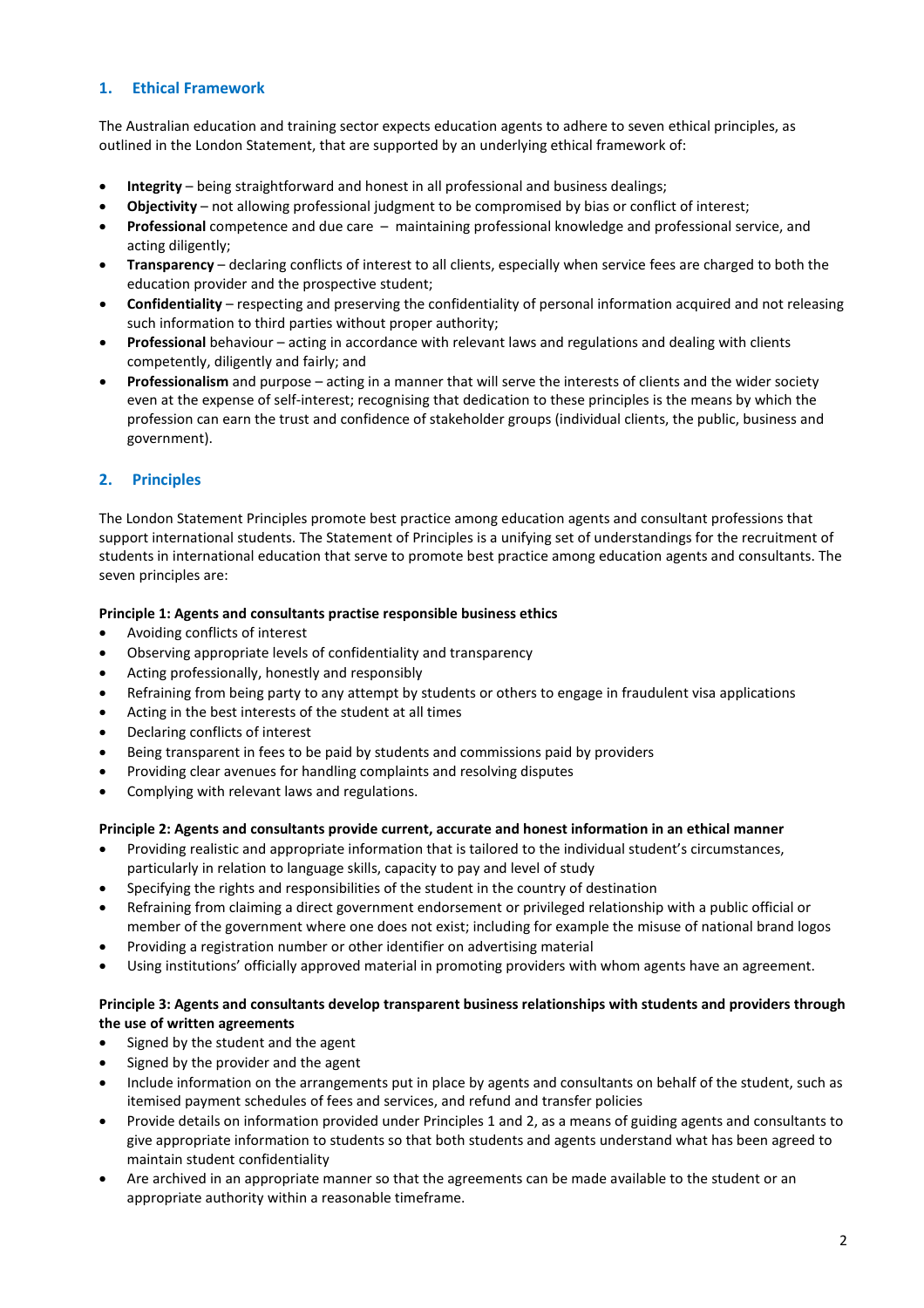#### **Principle 4: Agents and consultants protect the interests of minors**

- Ensuring that the prospective student has adequate representation and support from a guardian and/or legal counsel during meetings with the agent or consultant and that this is recorded as informed consent before any money changes hands
- Ensuring that the client has the legal capacity to enter into any commitment
- Acting not only in accordance with relevant laws and regulations, but competently, diligently and fairly as befits dealings with minors.

**Principle 5: Agents and consultants provide current and up-to-date information that enables international students to make informed choices when selecting which agent or consultant to employ** 

- Providing information to students about the accreditations the agents have met, the training they have undertaken, the memberships they hold to professional associations or processes undertaken to become registered and accredited education agents and consultants
- Providing information about themselves that support comparison of qualifications and experience.

#### **Principle 6: Agents and consultants act professionally**

- Participating in training courses and professional development wherever possible
- Becoming members of professional associations and networks that promote and support best practice in the recruitment of international students.

#### **Principle 7: Agents and consultants work with destination countries and providers to raise ethical standards and best practice**

• Sharing information on best practice in the recruitment of international students by education agents and consultants.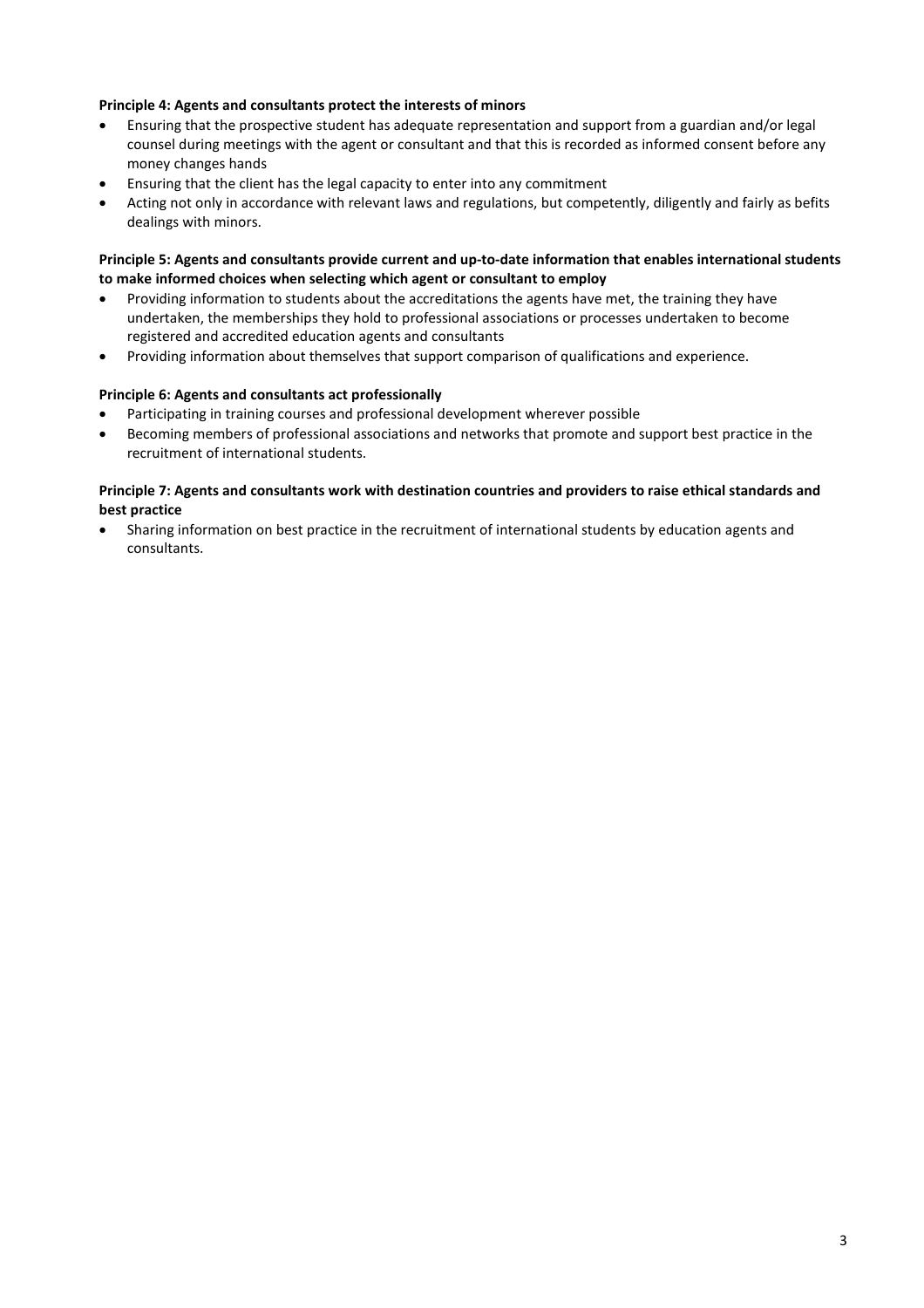## **3. Standards**

To ensure alignment and equity, Australia's Standards for international education agents mirror the requirements for education and training providers as outlined in the ESOS Act and National Code. The ACE provides a guide to the expected professional behaviour of individual agents and agencies working with Australian international students, parents, providers and fellow agents across the sector. These Standards will be reviewed and updated to ensure continued relevance to the sector. The standards are:

| <b>Standard</b>                                                       | <b>Element</b>                                                                                                                                                                                                                                                                                                                                                                                                                                                                                                                                                                                                                                                                                                                                                                                                                     |
|-----------------------------------------------------------------------|------------------------------------------------------------------------------------------------------------------------------------------------------------------------------------------------------------------------------------------------------------------------------------------------------------------------------------------------------------------------------------------------------------------------------------------------------------------------------------------------------------------------------------------------------------------------------------------------------------------------------------------------------------------------------------------------------------------------------------------------------------------------------------------------------------------------------------|
| Organisational<br><b>Effectiveness</b>                                | Demonstrates effective organisational governance and appropriate ownership including a<br>$\bullet$<br>well-articulated strategic plan, policies and procedures.<br>Evidence of relevant and up-to date business licensing and or registration.<br>$\bullet$<br>Discloses all relevant partnerships, affiliations and agreements are disclosed, including<br>$\bullet$<br>disclosure of sub agent representation agreements and a clearly articulated approach to<br>managing these relationships is in place to ensure compliance with the ACE.<br>Offers assurance of the organisation's financial integrity and financial systems.<br>$\bullet$<br>Provides clear and transparent disclosure of recruitment practices and activities including<br>$\bullet$<br>countries serviced                                               |
| <b>Business Ethics</b>                                                | Demonstrates agency and individual agent adherence to the ethical standards and<br>$\bullet$<br>principles of the ACE.<br>Discloses any past, pending, threatened or potential litigation, arbitration or<br>$\bullet$<br>administrative actions or other disputes against the agency, CEO or other relevant<br>business associate.<br>Provides current, accurate and appropriate information to students and offers a<br>$\bullet$<br>commitment to not knowingly providing false or misleading information.<br>Demonstrates openness and disclosure of any incentives to any party that may influence<br>$\bullet$<br>the student's decisions.                                                                                                                                                                                   |
| <b>Staff Capability</b>                                               | Demonstrates effective human resource management practices are in place to ensure all<br>$\bullet$<br>employees and representatives are trained, informed and act in the best interests of<br>clients at all times.<br>Demonstrates a strong working understanding the Australian education and training<br>$\bullet$<br>system, including all relevant legislation, regulations and information.<br>Completion of an Agent Training program and or other relevant education and training<br>$\bullet$<br>qualifications or programs.                                                                                                                                                                                                                                                                                              |
| <b>Agency Recruitment</b><br><b>Practices and</b><br><b>Standards</b> | Implements considered and targeted marketing practices, and ensures honest and<br>$\bullet$<br>accurate communication resources are in place.<br>Provides appropriate, fair and considered counselling of students including assessing the<br>$\bullet$<br>student's willingness and ability to complete the courses, their understanding of course<br>and provider requirements and awareness of realistic employment and pathway<br>outcomes.<br>Demonstrates and articulates a clear and fair complaints and appeals process.<br>$\bullet$<br>Offers transparent and clearly articulated fees and charges including a documented<br>$\bullet$<br>refund policy.<br>Ensures strict confidentially of personal information and ensures this information is not<br>$\bullet$<br>shared with a third party unless consent is given. |